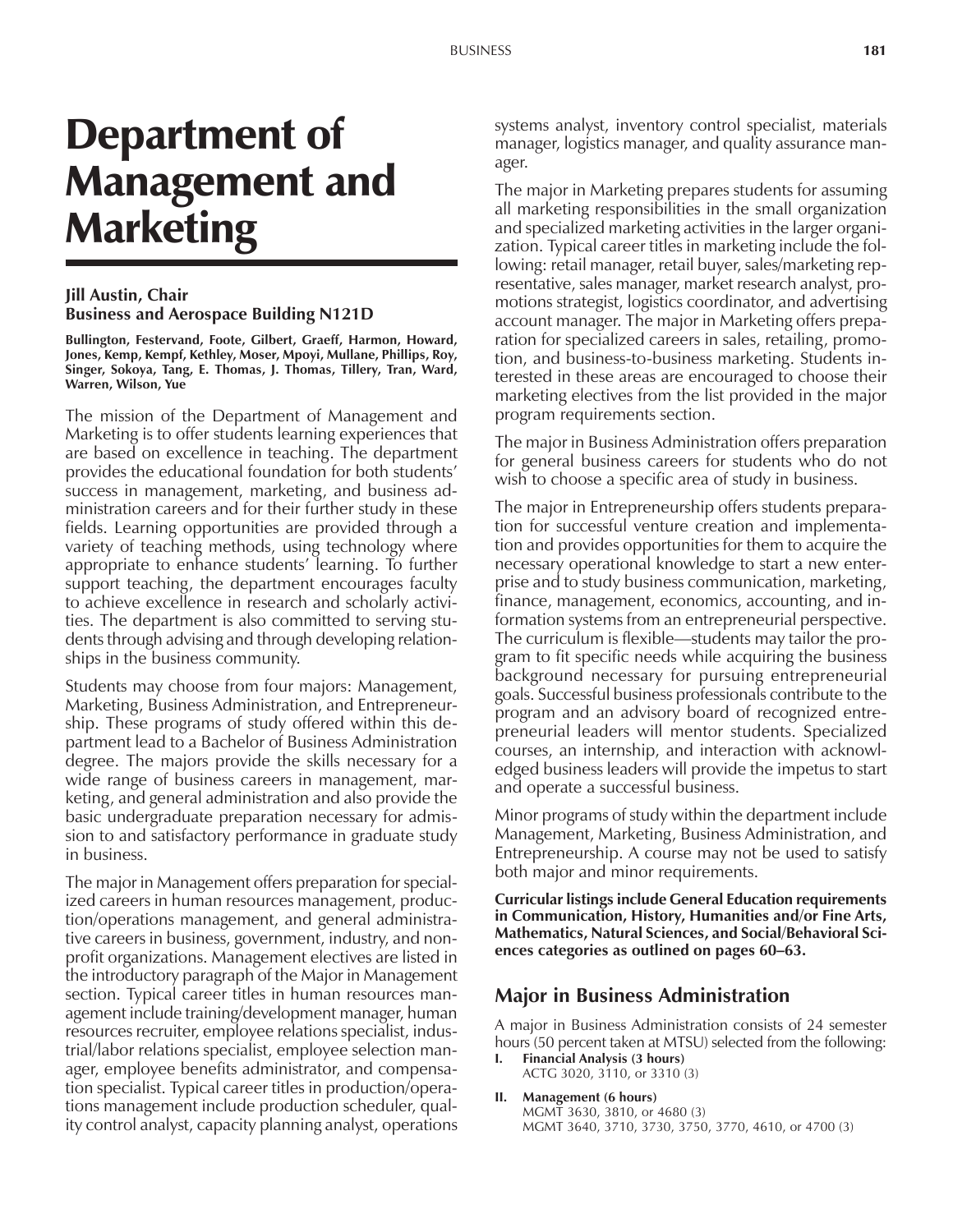**Recommended Program**

| Recommended Program                          |    |                              |    |  |  |  |  |  |
|----------------------------------------------|----|------------------------------|----|--|--|--|--|--|
| <b>Business Administration—B.B.A. Degree</b> |    |                              |    |  |  |  |  |  |
| <b>FRESHMAN</b>                              |    | <b>SOPHOMORE</b>             |    |  |  |  |  |  |
| ENGL 1010, 1020 (Comm)                       | 6  | ENGL 2020 or 2030 or         |    |  |  |  |  |  |
| MATH 1630 (Math)                             | 3  | <b>HUM 2610 (Hum/FA)</b>     | 3  |  |  |  |  |  |
| <b>COMM 2200 (Comm)</b>                      | 3  | Humanities and/or            |    |  |  |  |  |  |
| Natural Sciences (2 prefixes)                | 8  | Fine Arts (2 prefixes)       | 6  |  |  |  |  |  |
| ECON 2410 (Soc/Beh Sci)                      | 3  | HIST 2010, 2020, or 2030     | 6  |  |  |  |  |  |
| <b>ECON 2420</b>                             | 3  | Social/Behavioral Sciences   | 3  |  |  |  |  |  |
| Non-business elective                        | 4  | ACTG 2110, 2120              | 6  |  |  |  |  |  |
|                                              | 30 | Q M 2610                     | 3  |  |  |  |  |  |
|                                              |    | Elective                     | 3  |  |  |  |  |  |
|                                              |    |                              | 30 |  |  |  |  |  |
|                                              |    |                              |    |  |  |  |  |  |
| <b>JUNIOR</b>                                |    | <b>SENIOR</b>                |    |  |  |  |  |  |
| Q M 3620                                     | 3  | MGMT 3640, 3710, 3730,       |    |  |  |  |  |  |
| <b>INFS 3100</b>                             | 3  | 3750, 3770, 4610, or         |    |  |  |  |  |  |
| MGMT 3610, 3620                              | 6  | 4700                         | 3  |  |  |  |  |  |
| MKT 3820                                     | 3  | MGMT 3630, 3810, or 4680     | 3  |  |  |  |  |  |
| <b>BMOM 3510</b>                             | 3  | MKT 3930 or MGMT 3890        | 3  |  |  |  |  |  |
| <b>FIN 3010</b>                              | 3  | BLAW 3430, 3460, 4450,       |    |  |  |  |  |  |
| <b>BLAW 3400</b>                             | 3  | 4490, or 4500                | 3  |  |  |  |  |  |
| <b>ECON 3210</b>                             | 3  | FIN 3810 or 4110             | 3  |  |  |  |  |  |
| ACTG 3020, 3110, or 3310                     | 3  | MGMT/MKT 4710 or             |    |  |  |  |  |  |
|                                              | 30 | <b>ECON 4440</b>             | 3  |  |  |  |  |  |
|                                              |    | <b>ECON 4570</b>             | 3  |  |  |  |  |  |
|                                              |    | MKT upper-division electives | 6  |  |  |  |  |  |
|                                              |    | B AD 4980                    | 3  |  |  |  |  |  |
|                                              |    |                              | 30 |  |  |  |  |  |

*NOTE: This program includes a combined Economics/Finance minor.*

### **Minor in Business Administration**

A minor in Business Administration consists of INFS 2200 or 3100, ACTG 3000 (or 2110 and 2120), FIN 3000 or 3010, BLAW 3400 or 3430, MGMT 3610, and MKT 3820. A 2.00 GPA is required.

# **Major in Entrepreneurship**

A major in Entrepreneurship consists of 30 hours, 50 percent of which must be in residence at MTSU, and includes a Business Administration minor. Course requirements for the major are listed on page 169.

## **Minor in Entrepreneurship**

A minor in Entrepreneurship consists of the following 18 hours: BMOM 1400, 2900; ACTG 3000 or FIN 3000; MGMT 3610, 4920; and MKT 3820.

# **Major in Management**

A major in Management consists of 24 hours of management courses. All Management majors must have 50 percent of the required management courses in residence at Middle

Tennessee State University. Students interested in careers in human resources management are encouraged to choose their management electives from the following list: MGMT 4490, 4500, 4510, 4620, 4640, 4650, 4660, 4690, 4830, 4950, 4990. Students interested in careers in production/ operations management are encouraged to choose their management electives from the following list: MGMT 3710, 3730, 3750, 3770, 4610, 4700, 4950, 4990.

| Recommended Program<br>Management-B.B.A. Degree |    |                            |    |
|-------------------------------------------------|----|----------------------------|----|
| <b>FRESHMAN</b>                                 |    | <b>SOPHOMORE</b>           |    |
| ENGL 1010, 1020 (Comm)                          | 6  | ENGL 2020 or 2030 or       |    |
| MATH 1630 (Math)                                | 3  | <b>HUM 2610 (Hum/FA)</b>   | 3  |
| COMM 2200 (Comm)                                | 3  | Humanities and/or          |    |
| Natural Sciences (2 prefixes)                   | 8  | Fine Arts (2 prefixes)     | 6  |
| ECON 2410 (Soc/Beh Sci)                         | 3  | HIST 2010, 2020, or 2030   | 6  |
| <b>ECON 2420</b>                                | 3  | Social/Behavioral Sciences | 3  |
| Non-business elective                           | 4  | ACTG 2110, 2120            | 6  |
|                                                 | 30 | Elective                   | 3  |
|                                                 |    | Q M 2610                   | 3  |
|                                                 |    |                            | 30 |
| <b>JUNIOR</b>                                   |    | <b>SENIOR</b>              |    |
| Q M 3620                                        | 3  | <b>BMOM 3510</b>           | 3  |
| <b>INFS 3100</b>                                | 3  | MGMT 3640, 4710            | 6  |
| MGMT 3610, 3620, 3810                           | 9  | MGMT upper-division        |    |
| MKT 3820                                        | 3  | electives                  | 12 |
| <b>ECON 3210</b>                                | 3  | ACTG 3020 or FIN 4110      | 3  |
| <b>BLAW 3400</b>                                | 3  | Elective                   | 3  |
| <b>FIN 3010</b>                                 | 3  | B AD 4980                  | 3  |
| MGMT upper-division                             |    |                            | 30 |
| elective                                        | 3  |                            |    |
|                                                 | 30 |                            |    |

*NOTE: This program includes a minor in Business Administration.*

### **Minor in Management**

A minor in Management consists of MGMT 3610 and 3620 and 9 hours of coursework in management approved by the department coordinator. Transfer students minoring in Management are required to complete a minimum of 6 hours of coursework in management at Middle Tennessee State University. A 2.00 GPA is required. It should be noted that Q M 2610 is a prerequisite for MGMT 3620. Electives must be upper-division courses.

# **Major in Marketing**

A major in Marketing consists of 27 hours of marketing courses. All Marketing majors must have 50 percent of the required hours of marketing courses in residence at Middle Tennessee State University. Students interested in careers in sales are encouraged to choose their marketing electives from the following list: MKT 3840, 3855, 4800, 4850, 3850, 3950, 4950. Students interested in careers in retailing are encouraged to choose their marketing electives from the following list: MKT 3830, 3880, 3900, 3920, 3960, 4860, 4950. Students interested in careers in promotion are encouraged to choose their marketing electives from the following list: MKT 3840, 3850, 3855, 3865, 3900, 3920, 4170, 4950. Students interested in careers in business-to-business marketing are encouraged to choose their marketing electives from the fol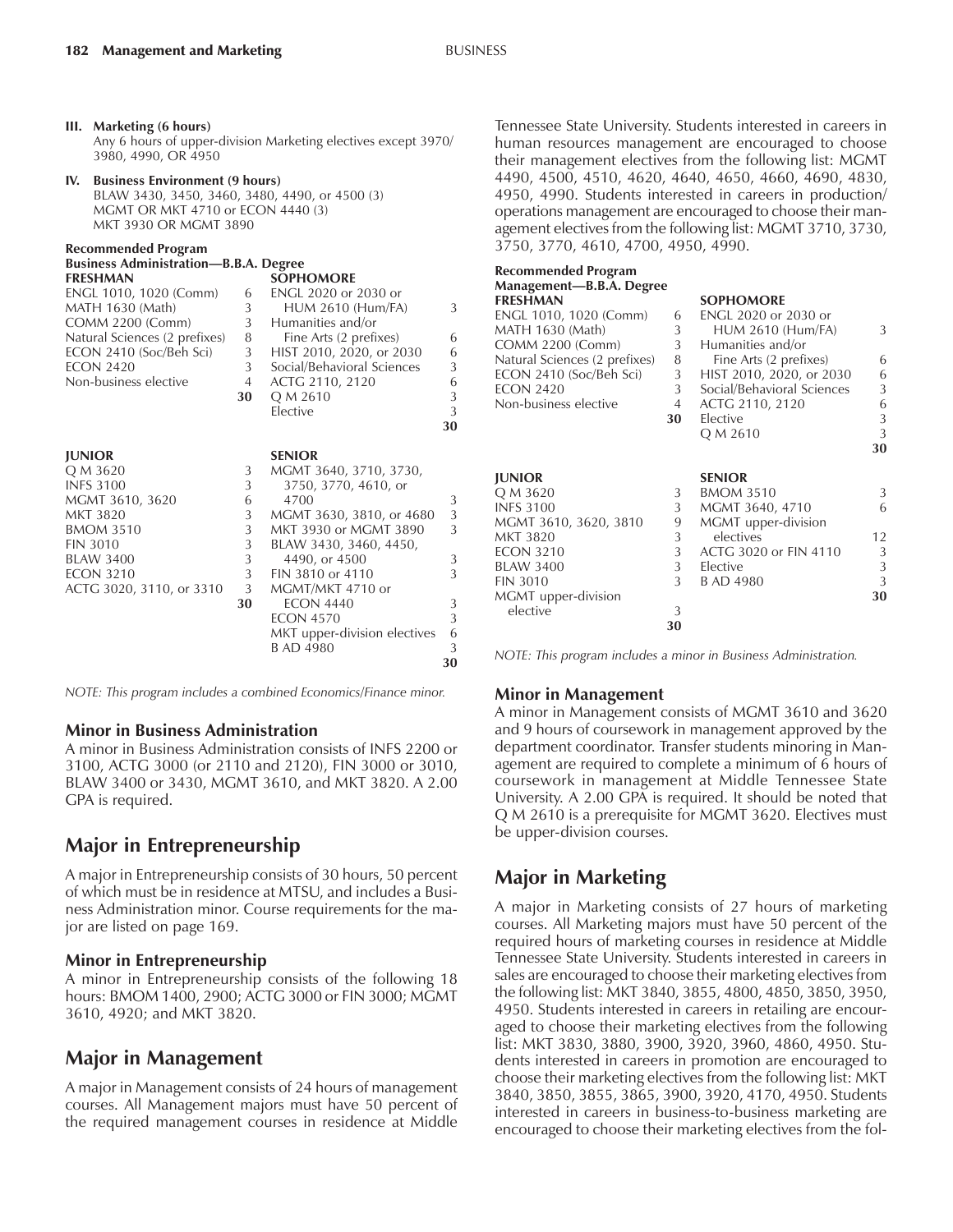lowing list: MKT 3840, 3860, 3870, 3950, 3960, 4810, and 4950.

| Recommended Program                                             |    |                            |    |  |  |  |  |
|-----------------------------------------------------------------|----|----------------------------|----|--|--|--|--|
| Marketing-B.B.A. Degree                                         |    |                            |    |  |  |  |  |
| <b>FRESHMAN</b>                                                 |    | <b>SOPHOMORE</b>           |    |  |  |  |  |
| ENGL 1010, 1020 (Comm)                                          | 6  | ENGL 2020 or 2030 or       |    |  |  |  |  |
| MATH 1630 (Math)                                                | 3  | <b>HUM 2610 (Hum/FA)</b>   | 3  |  |  |  |  |
| <b>COMM 2200 (Comm)</b>                                         | 3  | Humanities and/or          |    |  |  |  |  |
| Natural Sciences (2 prefixes)                                   | 8  | Fine Arts (2 prefixes)     | 6  |  |  |  |  |
| ECON 2410 (Soc/Beh Sci)                                         | 3  | HIST 2010, 2020, or 2030   | 6  |  |  |  |  |
| <b>ECON 2420</b>                                                | 3  | Social/Behavioral Sciences | 3  |  |  |  |  |
| Non-business elective                                           | 4  | ACTG 2110, 2120            | 6  |  |  |  |  |
|                                                                 | 30 | Elective                   | 3  |  |  |  |  |
|                                                                 |    | Q M 2610                   | 3  |  |  |  |  |
|                                                                 |    |                            | 30 |  |  |  |  |
|                                                                 |    |                            |    |  |  |  |  |
| <b>JUNIOR</b>                                                   |    | <b>SENIOR</b>              |    |  |  |  |  |
| Q M 3620                                                        | 3  | <b>ECON 3210</b>           | 3  |  |  |  |  |
| <b>INFS 3100</b>                                                | 3  | MKT 3930, 4710, 4890       | 9  |  |  |  |  |
| MGMT 3610, 3620                                                 | 6  | MKT upper-division         |    |  |  |  |  |
| <b>BLAW 3400</b>                                                | 3  | electives                  | 12 |  |  |  |  |
| <b>BMOM 3510</b>                                                | 3  | Elective                   | 3  |  |  |  |  |
| <b>FIN 3010</b>                                                 | 3  | B AD 4980                  | 3  |  |  |  |  |
| MKT 3820, 3910                                                  | 6  |                            | 30 |  |  |  |  |
| MKT upper-division                                              |    |                            |    |  |  |  |  |
| elective                                                        | 3  |                            |    |  |  |  |  |
|                                                                 | 30 |                            |    |  |  |  |  |
|                                                                 |    |                            |    |  |  |  |  |
| NOTE: This program includes a minor in Business Administration. |    |                            |    |  |  |  |  |

## **Minor in Marketing**

A minor in Marketing consists of MKT 3820 and 12 hours of marketing electives. A 2.00 GPA is required. Transfer students minoring in Marketing must complete a minimum of 9 of the 15 hours of coursework in marketing at Middle Tennessee State University. Electives must be upper-division courses.

# **Course in Business Administration [B AD]**

**4980 Business Policy.** Three credits. Prerequisites: Must be taken after completion of the business requirements (see introductory section of the Jennings A. Jones College of Business) and in the semester in which the student graduates. Development of top management perspective with emphasis on policy and strategy formulation and evaluation through the demonstration of competence in handling multifunctional business problems. Transfer credit not allowed; must be taken in residence.

# **Courses in Management [MGMT]**

## **General Management [MGMT]**

- **3610 Principles of Management.** Three credits. Prerequisite: Junior standing. Concepts of the management functions of planning, organizing, and controlling with an emphasis on behavioral science concepts as applied to managing people in organizations.
- **3630 Organization Theory.** Three credits. Prerequisite: MGMT 3610. The organization as a system. Emphasis on the external environment, performance measurement, structure (including contingency theory of organization design), bureaucracy, and the impact of behavioral aspects on organization theory.
- **3650 New Venture Creation.** Three credits. Prerequisites: BMOM 2900 or MGMT 3610; junior standing. An examination of the process of new venture formation. Topics include recognizing and testing opportunity, developing the business concept, analyzing risks, and financing the new venture.
- **3890 Managerial Decision Making.** Three credits. Prerequisite: MGMT 3610. Investigates the decision-making processes of business professionals to gain an understanding of how decisions are made. Emphasis on creative problem solving, critical thinking, problem formulation, and decision analysis.
- **3940 Business Ethics.** Three credits. Prerequisite: Junior standing. The impact of individual values and ethics on business operations, including management of the organization and marketing of goods and services. Topics include legal and ethical aspects of dealing with the environment, consumers, employees, and the general community.
- **3970, 3980 Cooperative Education.** One to three credits. Prerequisite: Junior standing. Provides students with the opportunities for full-time on-the-job training in conjunction with on-campus academic experiences. Students will participate in professional growth seminars. Requirements of the department and MTSU Cooperative Education Office must be completed to receive credit. These courses (1) may not be used to satisfy the major or the minor requirements and (2) may not be taken concurrently with B AD 4980.
- **4680 Organization Behavior.** Three credits. Prerequisite: MGMT 3610. Human behavior in organizations. Emphasis on motivation, leadership, communication, group processes, and methods for managing change. Understanding human behavior allows student to learn better employee utilization strategies resulting in a more effective and efficient organization.
- **4710 International Business.** Three credits. (Same as MKT 4710.) Prerequisites: MGMT 3610 and MKT 3820. International organizational structures and managerial processes. Cultural, political, economic, and legal environments of global marketing. World market patterns and international trade theory.
- **4730 Global Comparative Management.** Three credits. Prerequisite: MGMT 3610. Cross-cultural dimensions of management theories and the applicability of these theories in a multicultural and multinational environment. Topics include cross-cultural communications, motivation, leadership, and decision making. The role of MNCs in economic development and their relationship with host countries also examined.
- **4820 Management Research.** Three credits. Prerequisites: Q M 2610 and MGMT 3610. Scientific concepts, methodology, and procedures in designing and conducting research for management decision making.
- **4920 Small Business Management.** Three credits. Prerequisite: MGMT 3610. Analysis of problems and considerations involved in planning, organizing, and operating small businesses and entrepreneurial ventures. Emphasis on environmental issues, growth strategies, process management activities, and human resource management.
- **4950 Management Internship.** Three credits. Prerequisites: Management major with senior standing and an overall grade point average of at least 2.50. Student is affiliated with an organization on a part-time basis to develop knowledge and experience in the practical application of management theory to actual business problems in a non-classroom situation. Can be applied toward the student's degree requirements only upon approval of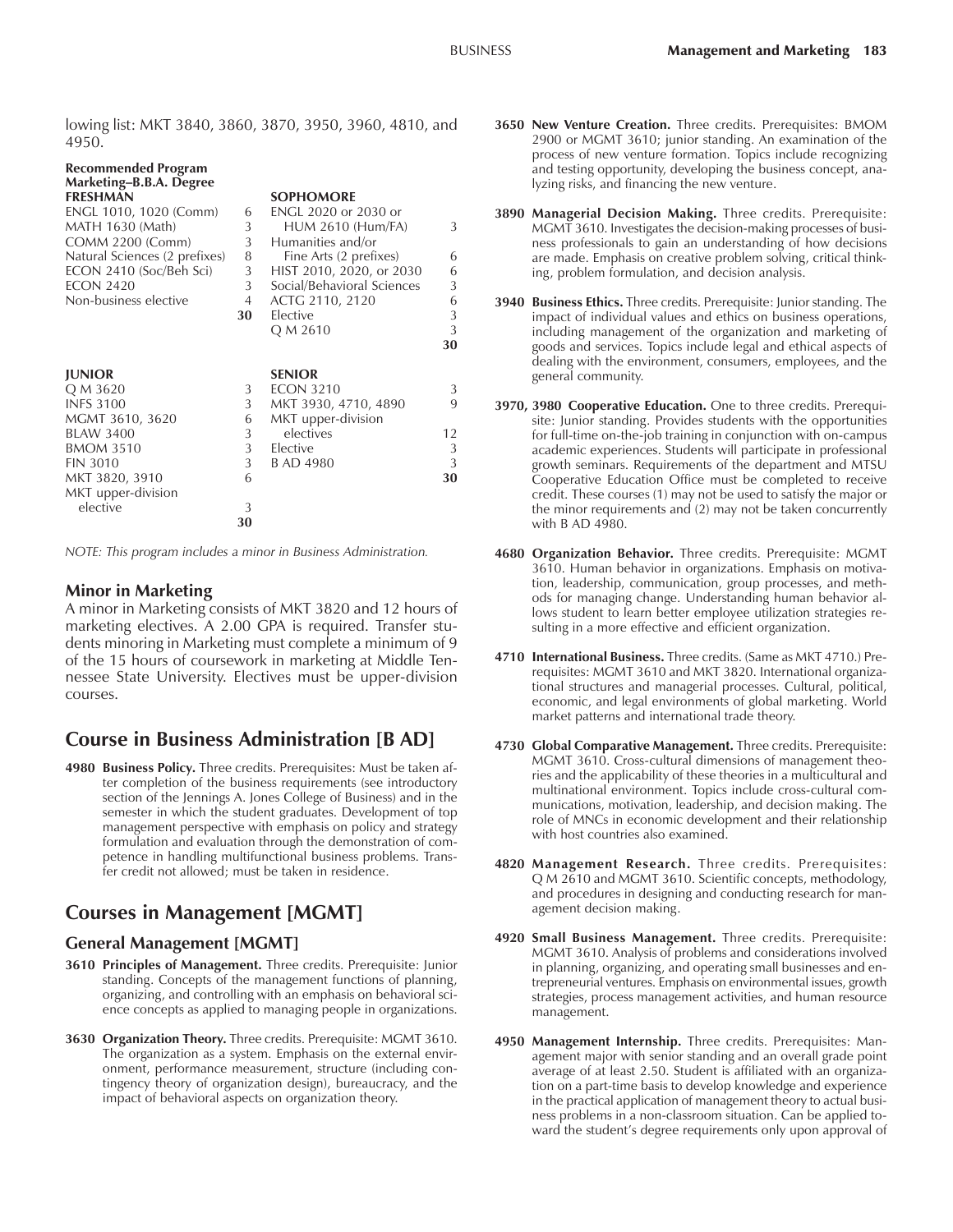the Management and Marketing Department chair. This course can only be taken one time.

**4990 Independent Study.** One to three credits. Prerequisites: Senior standing and approval of department chair. Individual research and analysis of contemporary problems and issues in a concentrated area of study under the guidance of an approved faculty member. This course can only be taken one time.

#### **Human Resources Management [MGMT]**

- **3810 Human Resources Management.** Three credits. Prerequisite: Junior standing. The organization, functions, and administration of a human resources management department, including selection, training, placement, promotion, appraisal, pay incentives, and laws affecting the human resource function.
- **4490 Industrial Relations Legislation.** Three credits. (Same as BLAW 4490 and ECON 4490.) Prerequisite: Junior standing. Economic background and effects of government regulation of labor relations; emphasis on a detailed examination of the National Labor Relations Act as amended or expanded by the Labor Management Relations Act, the Labor Management Reporting and Disclosures Act, and Title 7 of the Civil Rights Act.
- **4500 Employment Discrimination Law.** Three credits. (Same as BLAW 4500.) Prerequisite: Junior standing. A detailed examination of the legal rights and responsibilities of employers and employees with respect to fair employment practices; emphasis on significant statutes, administrative regulations, and judicial decisions forming the body of antidiscrimination law.
- **4510 Unions and Collective Bargaining.** Three credits. (Same as ECON 4510.) Prerequisite: Junior standing. The decision-making processes in the industrial relations system and their impact upon the American economy. Particular emphasis on collective bargaining, contract administration, and impasse procedures both in the public and private sectors.
- **4620 (462) International Human Resource Management.** Three credits. Prerequisite: MGMT 3810. International human resource functions including compensation, labor relations, training, selection, and performance appraisal; impact of culture on IHRM activities.
- **4640 Human Resources Planning and Staffing.** Three credits. Prerequisites: MGMT 3610 and 3810. Basic concepts, principles, and practices involved in the acquisition of human resources: identifying employment needs, forecasting human resource requirements, recruiting employees internally and externally, and selecting qualified candidates and matching them with appropriate jobs.
- **4650 Human Resource Development.** Three credits. Prerequisites: MGMT 3610 and 3810. The role of human resource development in organizations including needs analysis; design, development, and implementation of programs in training and development; career development; management development; and executive development.
- **4660 Compensation Systems.** Three credits. Prerequisites: MGMT 3610 and 3810. Formal organization compensation systems. Emphasis on the design, implementation, and administration of compensation systems utilizing wage theory, applicable analytical tools, research results from the behavioral sciences, and evaluations of actual practices currently utilized in the private and public sectors.
- **4690 Problems in Human Resources Management.** Three credits. Prerequisites: MGMT 3610 and 3810. Contemporary problems and issues in personnel and industrial relations in industry, using research findings as a basis for more constructive action in government-labor-industry relations.
- **4830 Performance Appraisal.** Three credits. Prerequisites: MGMT 3610 and 3810. Theoretical and practical issues related to HRM performance appraisal in organizations. Emphasis on job analysis, measurement of performance, judgmental measures of performance, rating biases, cognitive components in rating, feedback process, performance appraisal training, perceived fairness and accuracy, and legal issues.

#### **Operations Management [MGMT]**

- **3010 Management of Operations.** Three credits. Prerequisites: MATH 1730 or 1710; junior standing. Will not substitute for MGMT 3620. Fundamental concepts and decisions involved with planning, operating, and controlling operations function in a firm. (Not open to business majors.)
- **3620 Production and Operations Systems.** Three credits. Prerequisites: Q M 2610; junior standing. Management of production systems with emphasis on the process, system inputs, transformations, system outputs, and techniques for decision making.
- **3640 Introduction to Management Science.** Three credits. Prerequisites: Q M 2610; junior standing. Introduction to optimization techniques used in business decision making, including mathematical programming, queuing theory, critical path methods, sequencing and balancing methodologies, inventory models, and simulation. *NOTE*: *Should take with or have completed MGMT 3620.*
- **3710 Management of Quality.** Three credits. Introduction to design, operation, and control of quality systems; implementation approaches including behavioral and technical issues; strategic importance; quality improvement tools and their use; supplier certification; awards and recognition. *NOTE*: *Should take with or have completed MGMT 3620.*
- **3730 Management of Technology.** Three credits. Examination of the management of the process of forecasting, acquiring, and integrating emerging technologies into the firmís products/services and processes. Particular emphasis given to information and communications technologies. Course structure may vary. *NOTE*: *Should take with or have completed MGMT 3620.*
- **3750 Supply Chain Management.** Three credits. Prerequisite: MGMT 3620. Design, operations, and control of materials management systems; implementation approaches including behavioral and technical issues; strategic role in independent and dependent demand environments; software systems; customer-supplier relationships. *NOTE*: *Should take with or have completed MGMT 3620.*
- **3770 Operations Simulation.** Three credits. Introduction to the development of computer simulation as a decision-making tool. Investigation of computer simulation methodology and its application in the analysis of business systems such as service waiting lines and inventory systems. A graphical or menu driven network modeling system for the personal computer will be the primary simulation method emphasized. *NOTE*: *Should take with or have completed MGMT 3620.*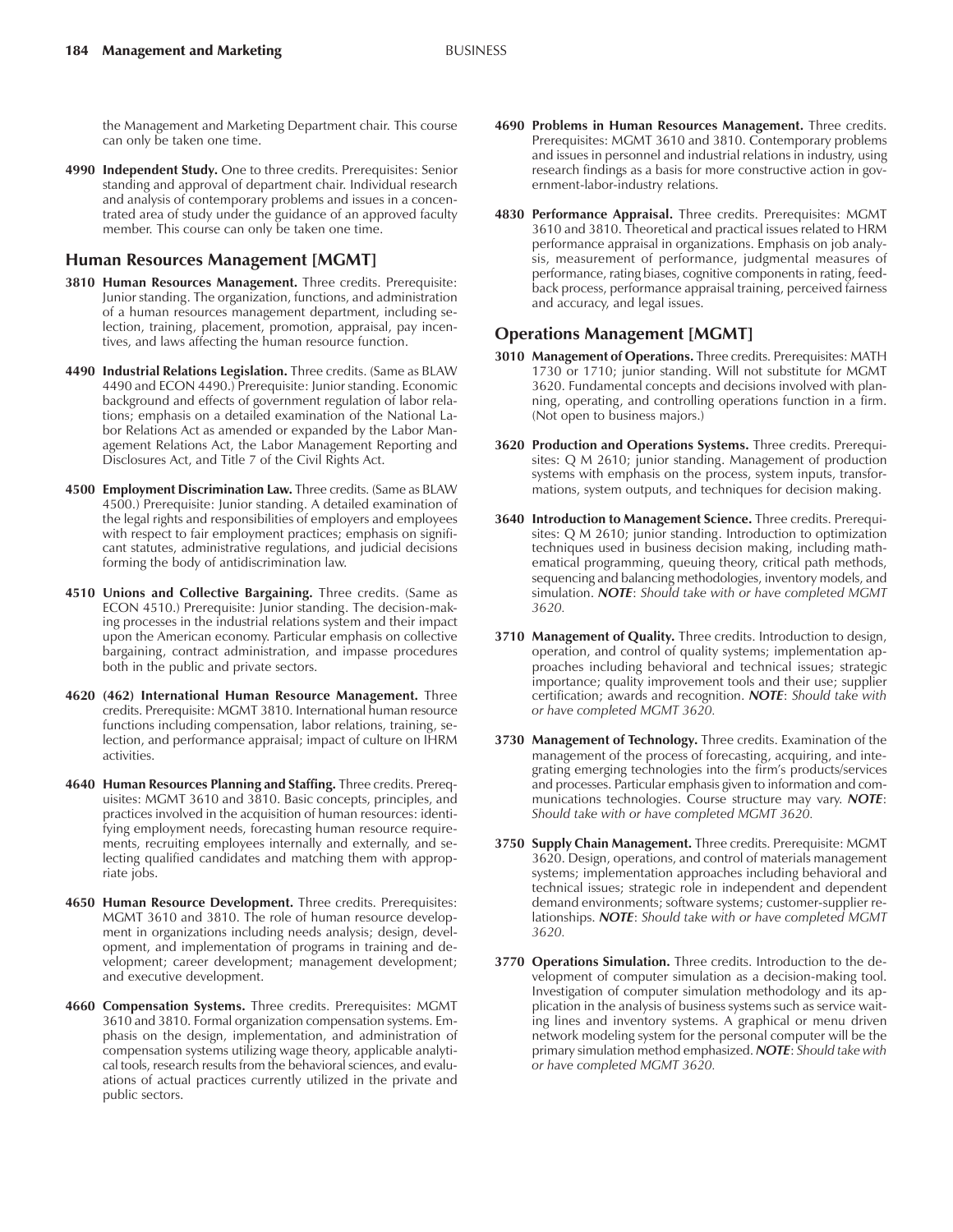- **4610 Advanced Operations Management.** Three credits. Prerequisites: MGMT 3620 and 6 hours production/operations management electives (MGMT 3710, 3730, 3750, 3770, 4700). Application of techniques used to design, operate, and control complex operations systems. Emphasis on system description, analysis, and implementation issues. Course structure varies.
- **4700 Problems in Operations Management.** Three credits. Prerequisite: MGMT 3620. Current issues in managing operations such as operations strategy, productivity, quality, capacity management, facilities location, materials management systems, service operations, and operations planning and control systems. Topics covered and course structure vary.

## **Courses in Marketing [MKT]**

- **3820 Principles of Marketing.** Three credits. Prerequisite: Junior standing. Survey of the functions, processes, and institutions involved in the distribution of consumer and industrial goods and services. Decision making in marketing management introduced.
- **3830 Retailing.** Three credits. Prerequisite: MKT 3820. Development and present status of the retailing structure with special consideration given to the fundamentals of store organization, operation, current distribution problems, research techniques, and possible innovations.
- **3840 Personal Selling.** Three credits. Prerequisite: MKT 3820. Principles, problems, and role of personal selling in the business environment. Buying motives, persuasion techniques, and steps of selling process are considered as they relate to different types of sales activities and products.
- **3850 Promotion.** Three credits. Prerequisite: MKT 3820. Psychological, sociological, legal, and marketing environments of promotion; the promotion mix consisting of advertising, publicity, personal selling, and sales promotion; and the development of promotion objectives, strategies, and plans.
- **3855 Product Management.** Three credits. Prerequisites: MKT 3820; Q M 2610; ACTG 2110, 2120. Issues pertaining to marketing of products. Examines topics of interest to product managers including product life cycle, sales forecasting, new products, product positioning, and brand management.
- **3860 Purchasing.** Three credits. Prerequisite: MKT 3820 or approval of instructor. Purchasing management of materials and equipment in industry and government. Includes the optimum of quality, price, source, quantity, and time.
- **3865 Sports Marketing.** Three credits. Prerequisites: MKT 3820 and 3850. Survey of issues pertaining to the marketing of sports products and entities. Focuses on the application of strategic marketing planning to the sports industry.
- **3870 Principles of Transportation.** Three credits. Prerequisite: MKT 3820. Transportation development in the United States and internationally. A historical, economic, and regulatory perspective.
- **3880 Credit and Price Management.** Three credits. Prerequisite: MKT 3820. Credit and pricing policies, procedures, organization; analysis of credit and pricing information as related to marketing activities; determination of credit limits and price levels; statement analysis; cost and collection procedures.
- **3900 Direct Marketing and Electronic Commerce.** Three credits. Prerequisite: MKT 3820. Direct marketing and its strategic use

in the development of an integrated marketing communications plan. Topics include traditional direct marketing techniques such as direct mail, broadcast and print media, and telemarketing; Web-based marketing; and technology's impact on direct marketing communications techniques.

- **3910 Consumer Behavior.** Three credits. Prerequisite: MKT 3820. Buyer behavior as an influence in marketing decisions; special attention given to the processes of motivation, perception, attitude, learning, and interaction.
- **3920 Entertainment Marketing.** Three credits. Prerequisite: MKT 3850. Discussion of interrelated marketing issues dealing with the entertainment industry. Develops and relates the marketing mix for industry issues with regard to personality management, merchandising tie-ins, sports marketing/issues, and film/television distribution.
- **3930 Marketing Research.** Three credits. Prerequisites: MKT 3820 and Q M 3620. Modern research methods and their application in gathering information for marketing decisions. Special emphasis given to the implementation of marketing surveys and experiments.
- **3950 Business-to-Business Marketing.** Three credits. Prerequisite: MKT 3820. Survey of managerial decisions involved in the business-to-business marketing of goods and services.
- **3960 Marketing Channels Management.** Three credits. Prerequisite: MKT 3820. Interrelationships and interdependencies among the various institutions and agencies composing marketing channels. Emphasis on analysis of alternative strategies of different channel members for optimum efficiency within a given distribution system.
- **3970, 3980 Cooperative Education.** One to three credits. Prerequisite: Junior standing. Provides students with opportunities for full-time on-the-job training in conjunction with on-campus academic experiences. Students participate in professional growth seminars. Departmental and MTSU Cooperative Education Office requirements must be completed to receive credit. Courses (1) may not be used to satisfy the major or minor requirements and (2) may not be taken concurrently with B AD 4980.
- **4170 Applied Promotional Strategy.** Three credits. Prerequisite: MKT 3850. Integrative nature of the elements of the promotional mix in the successful communication with the consumer of a firm's products and services.
- **4710 International Business.** Three credits. (Same as MGMT 4710.) Prerequisites: MGMT 3610 and MKT 3820. International organizational structures and managerial processes. Cultural, political, economic, and legal environments of global marketing. World market patterns and international trade theory.
- **4800 Sales Management.** Three credits. Prerequisites: MKT 3820 and 3840. Management functions as applied to field sales force. Includes sales organization structures, selection and training of sales personnel, sales compensation, supervision and stimulation of the sales force, and evaluation of sales performance.
- **4810 Physical Distribution Analysis.** Three credits. Prerequisite: MKT 3820. Distribution logistics as related to time-service concepts, profit control centers, and technological gains. Organization structure, communication problems, and alternative inventory management, warehousing, and transportation.